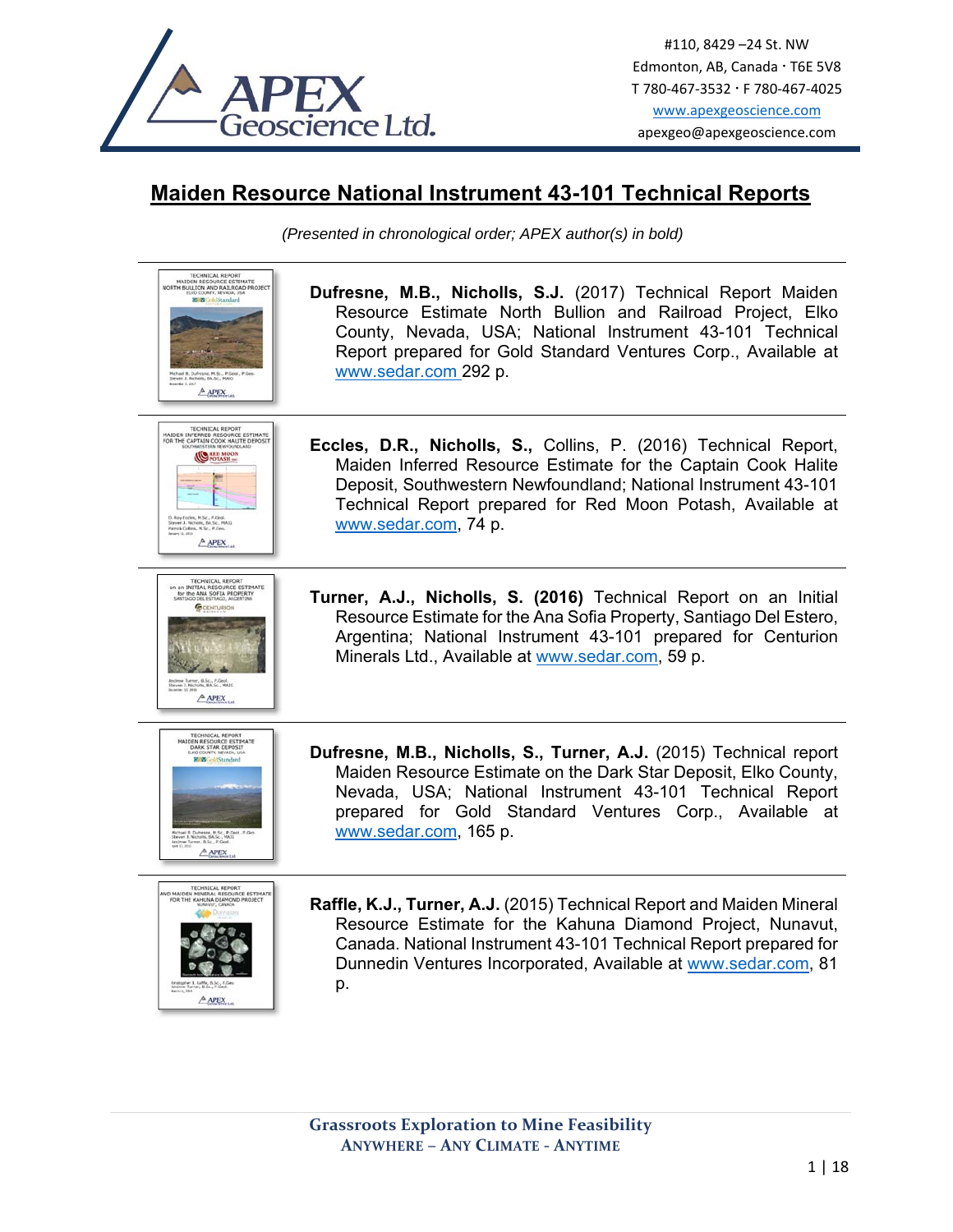



**Eccles, D.R., Nicholls, S., Dufresne, M.B.** (2013) Technical Report, maiden inferred resource estimate for the Buckton South Zone, SBH Property, Northeast Alberta. National Instrument 43-101 Technical Report prepared for DNI Metals Inc. Available at www.sedar.com, 114 p.



Duplessis, C., **Eccles, D.R., Nicholls, S.** (2012) Technical Report, maiden inferred resource estimate of the Graphite Creek Property, Alaska, USA. National Instrument 43-101 Technical Report prepared for Graphite One Resources Inc. Available at www.sedar.com, 158 p.



**Eccles, D.R., Dufresne, M.B., McMillan, K.**, Touw, J. and Clissold, R,J. (2012) Maiden Li-K-B-Br-Ca-MG-Na Resource Estimate Report on Lithium-enriched Formation Water, Fox Creek property, Swan Hills area, West-Central Alberta. National Instrument 43-101 Technical Report prepared for Channel Resources Ltd. Available at www.sedar.com, 202 p.



**Turner, A.J., Dufresne, M.B., Nicholls, S.** (2012) Technical Report on an Initial Resource Estimate for the Tuktu Iron Prospect, Melville Penninsula, Nunavut, Canada. National Instrument 43-101 Technical Report prepared for Advanced Explorations Inc. Available at www.sedar.com, 107 p.



**Dufresne, M.B., Eccles, D.R., Nichols, S.** (2011) Technical Report, Maiden Resource Estimate, Buckton Mineralized Zone, SBH Property, Northeast Alberta. National Instrument 43-101 Technical Report prepared for DNI Metals Inc. Available at www.sedar.com, 100 p. (plus appendices), 133 p.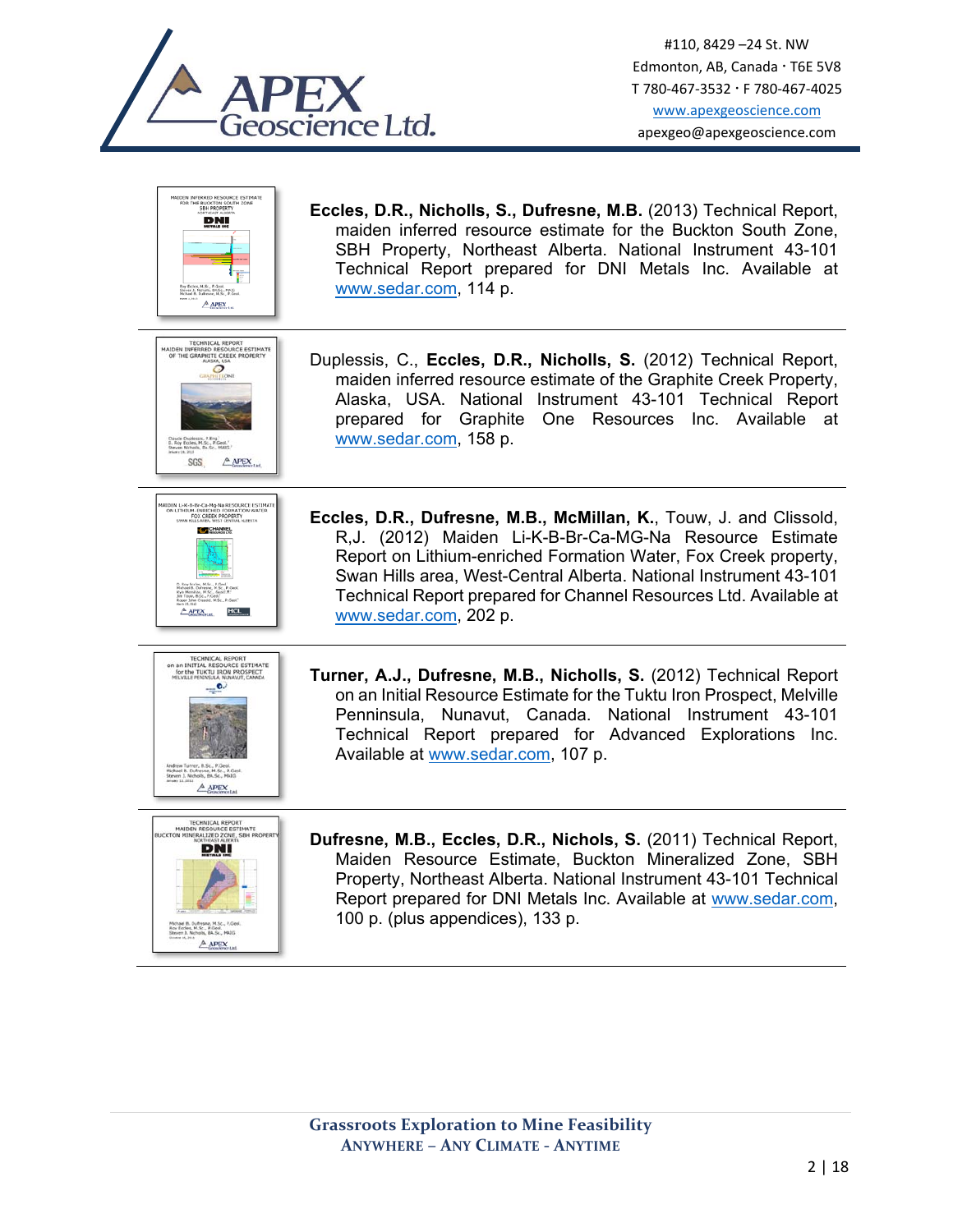

## **Mineral Resource National Instrument 43-101 Technical Reports**

*(Presented in chronological order; APEX author(s) in bold)* 

Farmer, R.J., **Eccles, D.R**. (2018): NI 43-101 Technical Report, Mineral Resource Estimate, Valentine Lake Gold Camp, Newfoundland and Labrador, Canada; National Instrument 43-101 Technical Report prepared for Marathon Gold Corporation, Available at www.sedar.com, 226 p.



TECHNICAL REPORT<br>MINERAL RESOURCE ESTIMATE VALENTINE LAKE GOLD CAMP **LAND AND LABRADOR, CAN TTT MARATHON GULD C** 

Robert 3, Farmer, P.Eng.<sup>1</sup><br>D. Roy Reclas, M.Sc., P.Cast  $A$  APEX  $\bigotimes$  Abellagat

> **Dufresne, M.B., Rodriguez, A., Nicholls, S.J.** (2018): Technical Report for the Farallon Project, Coquimbo Region, Chile; National Instrument 43-101 Technical Report prepared for Altiplano Minerals, Available at www.sedar.com, 106 p.



**Dufresne, M.B., Koehler, S.R., Jackson, M.R.** (2017): Technical Report and Mineral Resource Update Dark Star Project, Elko County, Nevada, USA; National Instrument 43-101 Technical Report prepared for Gold Standard Ventures Corp., Available at www.sedar.com, 242 p.



**Eccles, D.R., Nicholls, S., Hough, R.,** Farmer, R.J. (2017): Technical Report, Inferred Resource Estimate for Source Energy Services Ltd.'s Blair Silica Sand Mine and Property in Wisconsin, United States; Wisconsin; National Instrument 43-101 Technical Report prepared for Source Energy Services Ltd., Available at www.sedar.com, 147 p.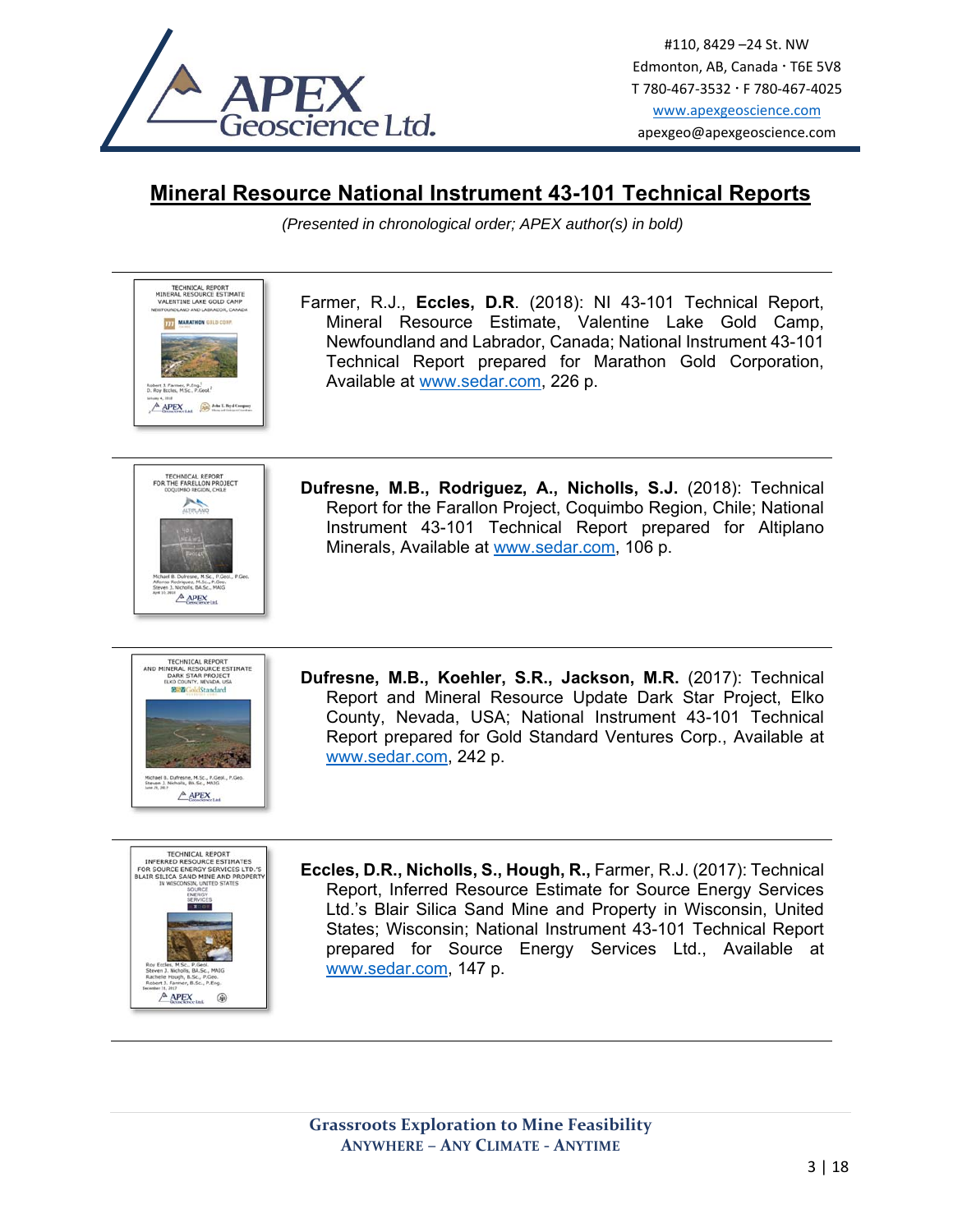

 $A$  APEX

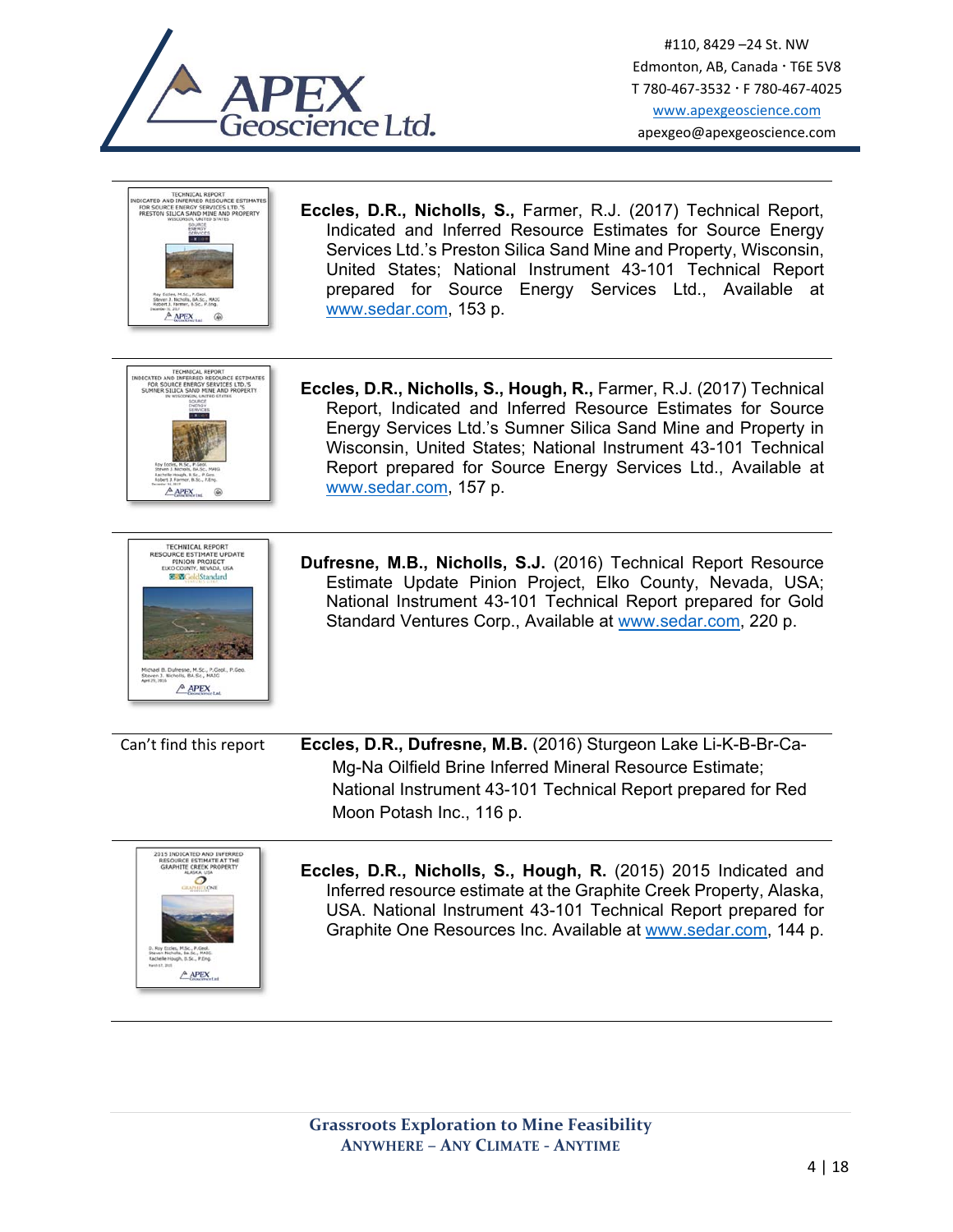





**Dufresne, M.B., Nicholls, S.** (2013) Technical Report on the Updated Mineral Resource for the Wild Rose – Tam O'Shanter Property, Greenwood Area, South-Central British Columbia, Canada; National Instrument 43-101 Technical Report prepared for Golden Dawn Minerals Inc. Available at www.sedar.com, 217 p.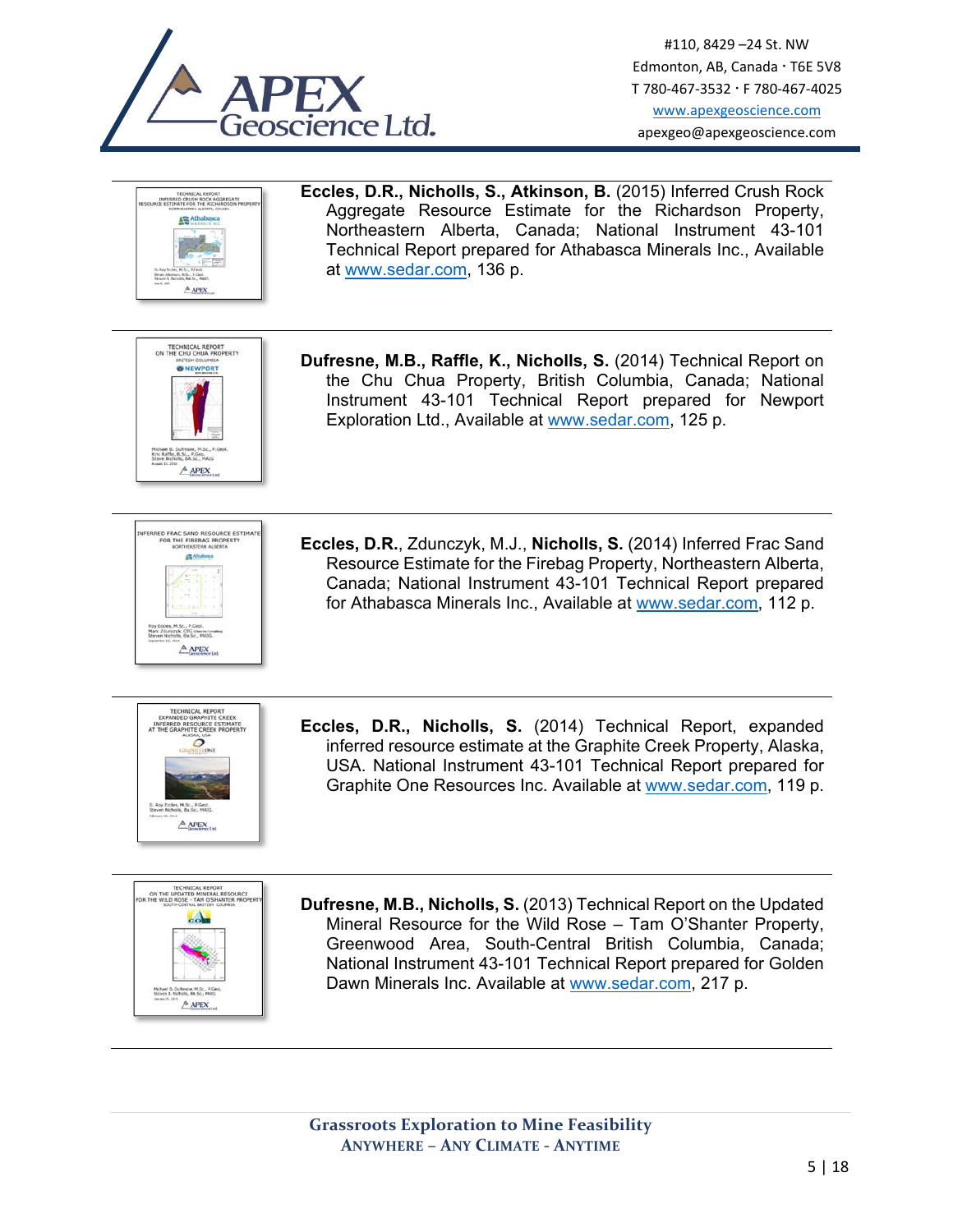





**Eccles, D.R., Nicholls, S., Dufresne, M.B.** (2013) Technical Report, consolidated and updated inferred resource estimate for the Buckton Zone, SBH Property, Northeast Alberta. National Instrument 43-101 Technical Report prepared for DNI Metals Inc. Available at www.sedar.com, 136 p.



**Dufresne, M.B.**, Sim, R., Davis, B. (2012) Technical Report and Resource update for the Angilak Project, Kivalliq Region, Nunavut. National Instrument 43-101 Technical Report prepared for Kivalliq Energy Corp. Available at www.Sedar.com, 187 p.



**Eccles, D.R., Nicholls, S., Dufresne, M.B.** (2012) Technical Report, inferred resource estimate of the Labiche formation and its potential to add to the overall metal content of the Buckton Zone, SBH Property, Northeast Alberta. National Instrument 43-101 Technical Report prepared for DNI Metals Inc. Available at www.sedar.com, 153 p.



**Eccles, D.R., Dufresne, M.B., McMillan, K.**, Touw, J. and Clissold, R.J. (2012) Technical Report, Inferred Li-K-B-Br-Ca-Mg-Na resource report on lithium-enriched formation water, Valleyview Property, west-central Alberta. National Instrument 43-101 Technical Report prepared for Lithium Exploration Group Inc., 244 p.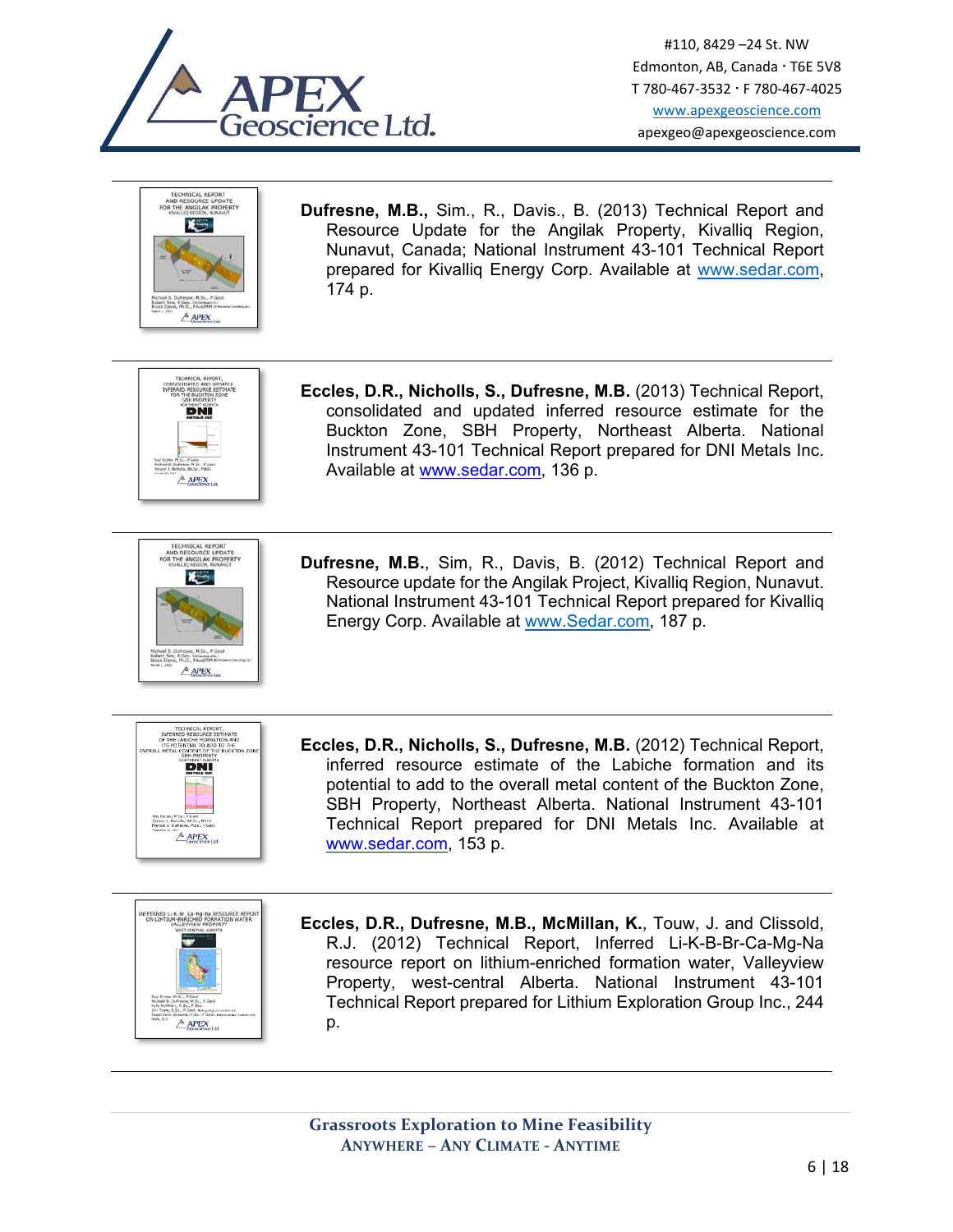



**Eccles, D.R., Dufresne, M.B., Nichols, S.** (2012): Technical Report, Supplementary REE-Y-Sc-Th inferred resource estimate to accompany the maiden resource Mo-Ni-U-V-Zn-Cu-Co-Li estimate, Buckton Mineralized Zone, SBH Property, northeast Alberta. National Instrument 43-101 Technical Report prepared for DNI Metals Inc. Available at www.sedar.com, 100 p.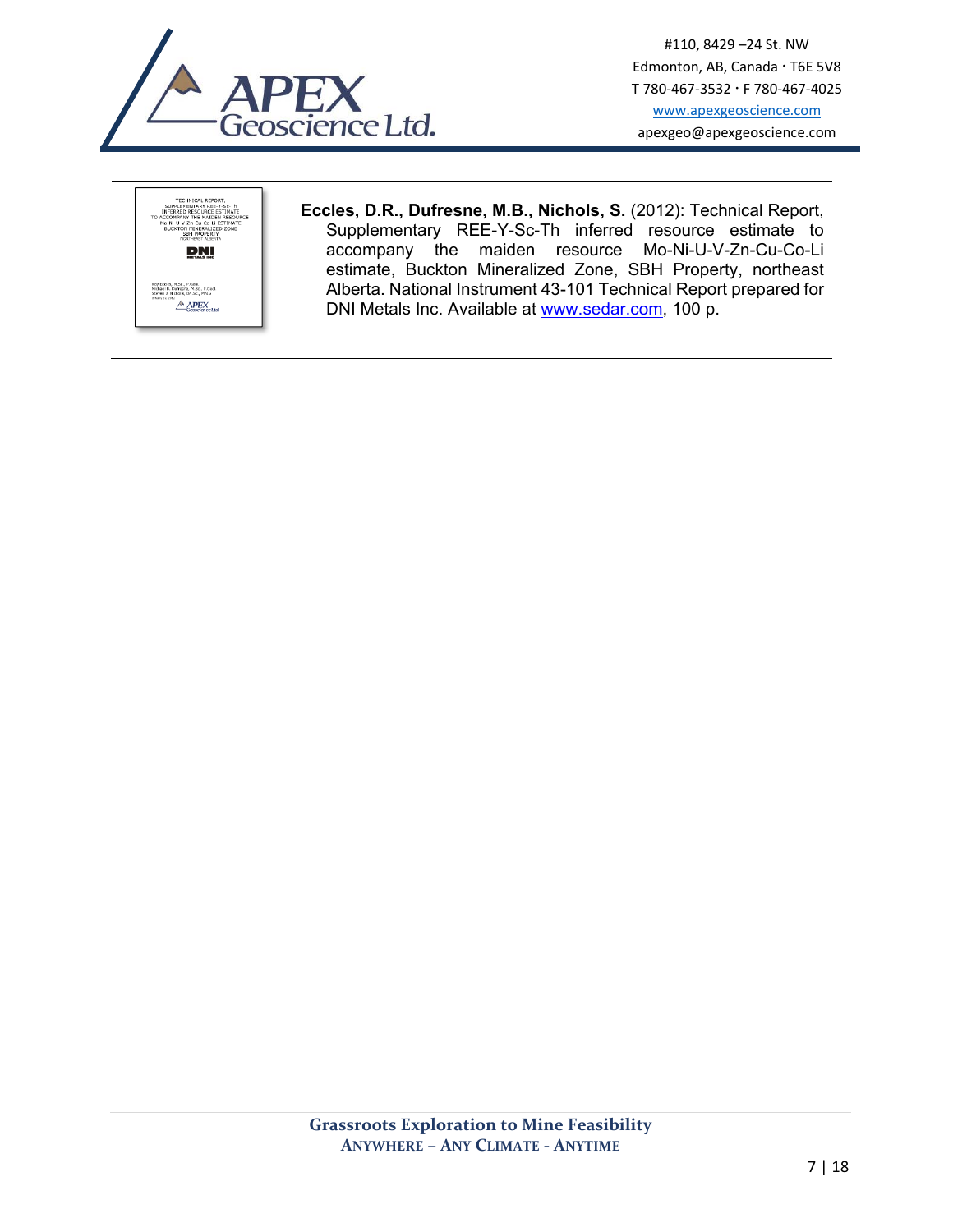

## **Preliminary Economic Assessment National Instrument 43-101 Technical Reports**

*(Presented in chronological order; APEX author(s) in bold)* 

NI43-101 TECHNICAL REPORT<br>PRELIMINARY ECONOMIC ASSESSMEN<br>OF THE VALENTINE LAKE GOLD PROJE Lincoln, N., Peung, R., Farmer, R., **Eccles, D.R.**, Deering, P.D. (2018) Preliminary Economic Assessment of the Valentine Lake Gold Project **FITE MARATHON GOLD CO** Newfoundland, Canada; National Instrument 43-101 Technical Report prepared for Marathon Gold Corporation, Available at www.sedar.com, 339 p.  $A$ TECHNICAL REPORT<br>VARY ECONOMIC ASSESSMENT PRELIME Aarsen, J., **Raffle, K.,** Giroux, G.H., Meintjes, T., Embree, K. (2016) NI OF THE IXTACA PROJECT **PUBLA STATE, MEXICO**<br>ALMADEN MINERALS 43-101 Technical Report Preliminary Economic Assessment of the Ixtaca Project, Puebla State, Mexico; National Instrument 43-101 Technical Report prepared for Almaden Minerals Ltd., Available at www.sedar.com, 181 p. PRELIMINARY ECONOMIC ASSESSMENT<br>FOR THE BUCKTON DEPOSIT<br>SBH PROPERTY Puritch, E., **Eccles, D.R., Dufresne, M.B., Nicholls, S.**, Kuchling, K., **DNI** Watts, G. Rodgers, K. (2014) Preliminary Economic Assessment for the Buckton Deposit, SBH Property, northeast Alberta. National Instrument 43-101 Technical Report prepared for DNI Metals Inc. Available at www.sedar.com, 239 p. **APEX**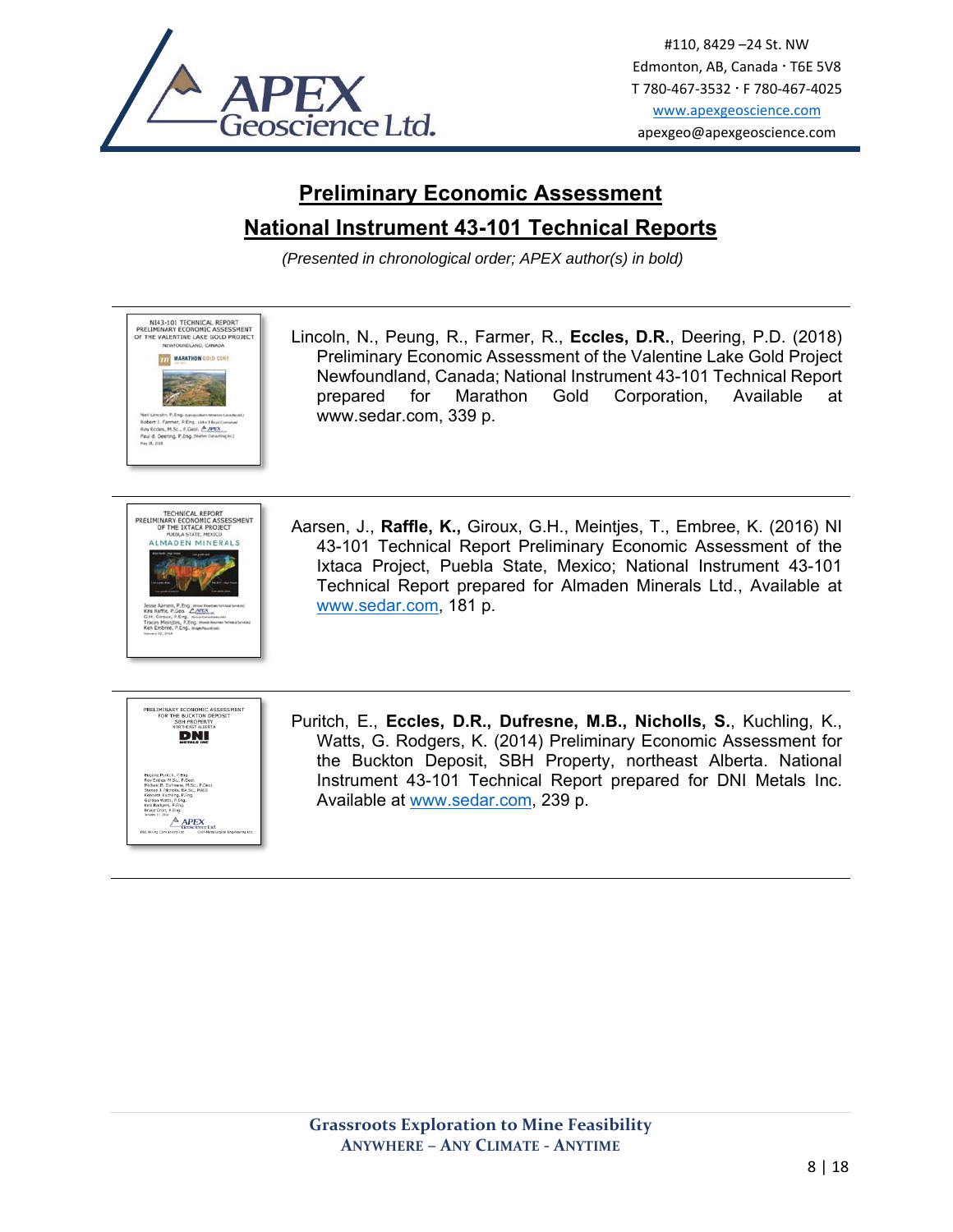

## **Non-Resource National Instrument 43-101 Technical Reports**

*(Presented in chronological order; APEX author(s) in bold)* 

**Raffle, K.** (2018) Technical Report on the El Chato Property, Puebla, Mexico; National Instrument 43-101 Technical Report prepared for Almadex Minerals Ltd., Available at www.sedar.com, 79 p.

**Dufresne, M.B**. (2017) Technical Report for the Maria Luisa and Farellon Projects, Atacama and Coquimbo Regions, Chile; National Instrument 43-101 Technical Report prepared for Altiplano Minerals Ltd., Available at www.sedar.com, 60 p.

- **Dufresne, M.B., Nicholls, S.J.** (2017) Technical Report on the Railroad-Pinion Project, Elko County, Nevada, USA; National Instrument 43-101 Technical Report prepared for Gold Standard Ventures Corp., Available at www.sedar.com, 259 p.
- **Eccles, D.R.** (2017) Geological introduction to the lithium-brine potential at E3 Metals Corp. Clearwater and Exshaw properties, south-central Alberta; National Instrument 43-101 Technical Report prepared for E3 Metals Corp., Available at www.sedar.com, 62 p.
- **Dufresne, M.B., Koehler, S.R.,** (2016) Technical Report on the Railroad-Pinion Project, Elko County, Nevada, USA; National Instrument 43-101 Technical Report prepared for Gold Standard Ventures Corp., Available at www.sedar.com, 217 p.
- **Dufresne, M.B., Parker, E**. (2016) Technical Report for the Orogrande Gold Project, Idaho County, Idaho, USA; National Instrument 43-101 Technical Report prepare for Altiplano Minerals Ltd., Available at www.sedar.com, 35 p.
- **Eccles, D.R.** (2016) Technical Report, Geological Introduction to MGX Minerals Inc.'s Lithium Oilfield Brine Project in Alberta, Canada; National Instrument 43-101 Technical Report prepared for MGX Minerals Inc., Available at www.sedar.com, 73 p.
- **Eccles, D.R.** (2016) Geological Introduction to the Sturgeon Lake Oilfield Lithium Brine Leduc Property, West-Central Alberta; National Instrument 43-101 Technical Report prepared for Canadian International Minerals Inc., Available at www.sedar.com, 61 p.

**Eccles, D.R., Dufresne, M.B.** (2016) Geological introduction to the lithium-brine potential at MGX Minerals Inc.'s Sturgeon Lake sub-property, west-central Alberta; National Instrument 43-101 Technical Report prepared for MGX Minerals Inc., Available at www.sedar.com, 62 p.

**Turner, A.J.** (2016) Technical Report on the Ana Sofia Property, Santiago Del Estero, Argentina; National Instrument 43-101 prepared for Centurion Minerals Ltd., Available at www.sedar.com, 59 p.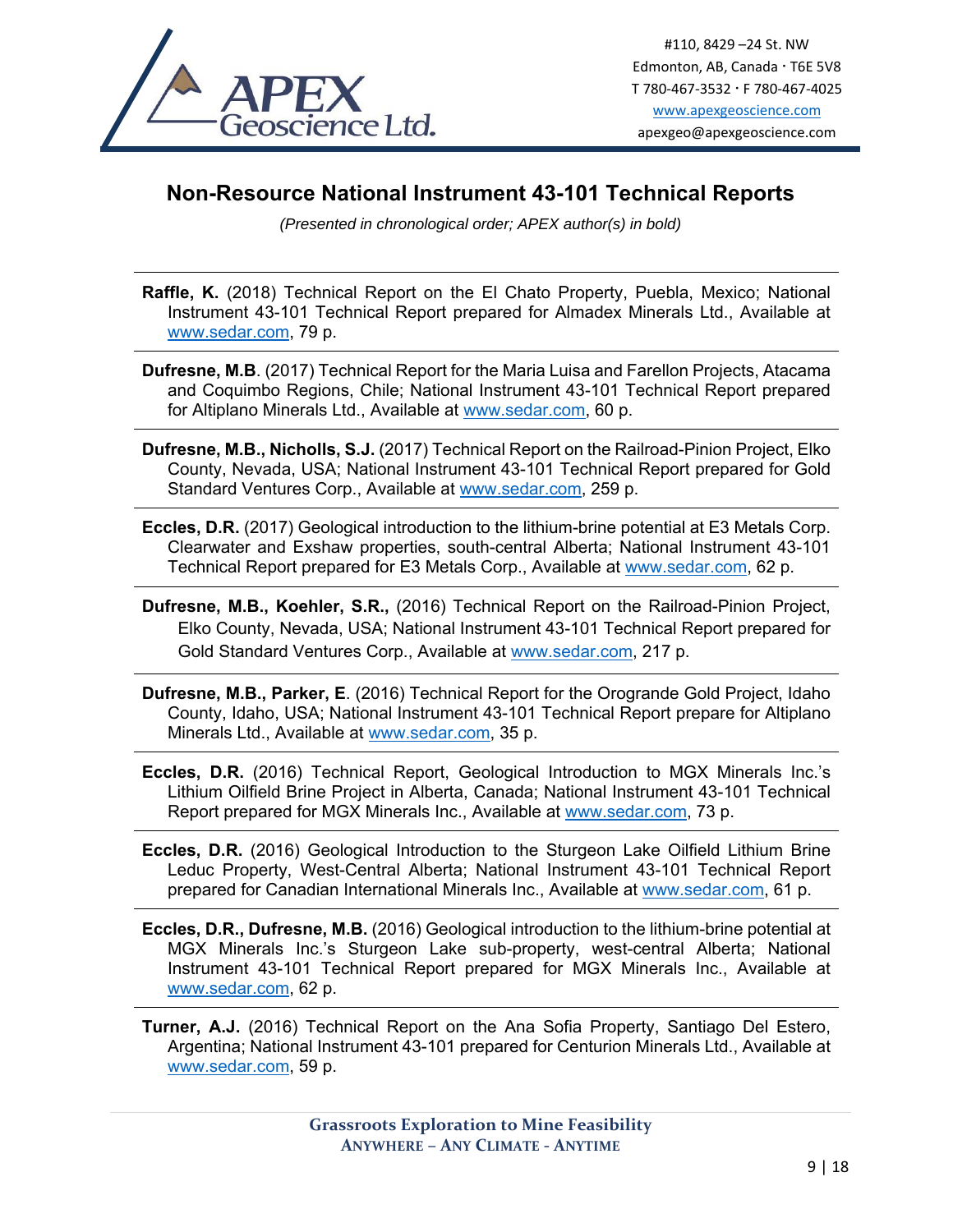

**Raffle, K.J.** (2015) Technical Report on the El Cobre Property, Veracruz, Mexico. National Instrument 43-101 Technical Report prepared for Almaden Minerals Ltd. and Almadex Minerals Limited, Available at www.sedar.com, 83 p.

- **Turner, A.J.**, **Dufresne, M.B.,** Koehler, S.T. (2015) Technical report on the Railroad and Pinion Projects, Elko County, Nevada, USA; National Instrument 43-101 Technical Report prepared for Gold Standard Ventures Corp., Available at www.sedar.com, 202 p.
- Annesley, I.R., **Eccles, D.R.** (2014) Technical Report on the Rea Uranium Property, northeastern Alberta, Canada; National Instrument 43-101 Technical Report prepared for Brazil Resources Inc., Available at www.sedar.com, 84 p.
- **Eccles, D.R., Hanki, M., Roik, M.** (2014) Geological orientation report for the Athabasca Border Property, northeastern Alberta, Canada; prepared for Vulcan Minerals Inc., 52 p.
- **Raffle, K.J.,** Giroux, G.H. (2014) Technical Report on the Tuligtic Project, Puebla State, Mexico. National Instrument 43-101 Technical Report prepared for Almaden Minerals Ltd., Available at www.sedar.com, 144 p.
- **Dufresne, M.B., Banas, A.** (2013) Technical Report for the Greenwood Gold Project, South-Central British Columbia, Canada; National Instrument 43-101 Technical Report prepared for Grizzly Discoveries. Available at www.sedar.com, 311 p.
- **Raffle, K.J.**, Giroux, G.H., Bamber, A. (2013) Technical Report on the Tuligtic Project, Puebla State, Mexico. National Instrument 43-101 Technical Report prepared for Almaden Minerals Ltd., Available at www.sedar.com, 271 p.

**Dufresne, M.B.** (2012) National Instrument 43-101 Report for Headwater Mineral Exploration and Development Ltd. on the Swan Hills Property. National Instrument 43- 101 Technical Report prepared for Headwater Mineral Exploration and Development Ltd.

**Dufresne, M.B.** (2012) Technical Report on the Yathkyed Uranium Project, Kivalliq Region, Nunavut. National Instrument 43-101 Technical Report prepared for Kaminak Gold Corporation and Kivalliq Energy Corp. Available at www.sedar.com, 187 p.

**Dufresne, M.B., McMillan, K.** (2012) Technical Report on the Potash Potential of Grizzly Discoveries Inc.'s Alberta Potash Project. National Instrument 43-101 Technical Report prepared for Grizzly Discoveries Inc. Available at www.sedar.com, 202 p.

**Dufresne, M.B., Turner, A.J.** (2012) Technical Report for the Fraser Bay Iron Property, Melville Peninsula, Nunavut, Canada. National Instrument 43-101 Technical Report prepared for West Melville Metals Inc. Available at www.sedar.com, 32 p.

**Eccles, D.R.** (2012) Amended and Restated National Instrument 43-101 Technical Report, airborne geophysical survey for the La Pause Property, La Pause Township (NTS map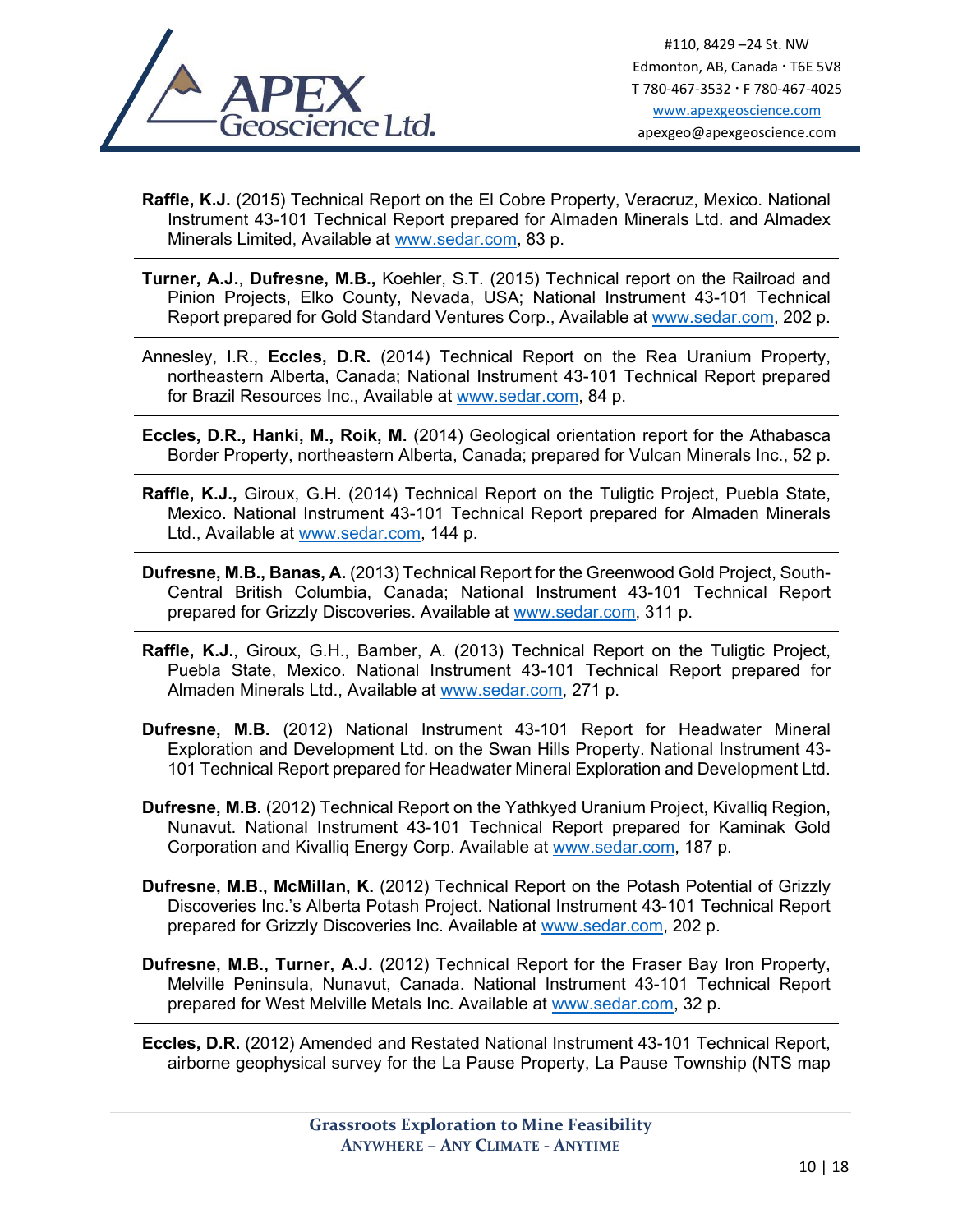

sheet 32D/07), western Québec. National Instrument 43-101 and Prospectus report prepared for Giant Exploration Inc. Available at www.sedar.com, 37 p. (plus appendices).

- **Eccles, D.R., Schoeman, P., Dufresne, M.B.** (2012) Internal Technical Report, Metallogenic evaluation of the Rainbow-Zama Lakes Property, northwestern Alberta. National Instrument 43-101 Technical Report prepared for Black Creek Mineral Corporation, Internal Report, 106 p.
- **Eccles R.D., Dufresne M.D.** (2012) Technical Report Super Nova Minerals Corp. Marbridge Property, Western Quebec. National Instrument 43-101 Technical Report prepared for Super Nova Minerals Corp., 59 p.
- George, P.T., Jones, I.W.O., McCarthy, R., **Dufresne, M.B.** (2012) Technical Report Cariboo Gold Project Barkerville Gold Mines Ltd. Cariboo Mining District, British Columbia; National Instrument 43-101 Technical Report prepared for Barkerville Gold Mines Ltd., Available at www.sedar.com, 189 p.
- Robinson, J., **Atkinson, B.** (2012) Technical Report on the Exploration History and Current Status of the Storm Project, Somerset Island Nunavut. National Instrument 43-101 Technical Report prepared for Aston Bay Ventures Ltd., Available at www.sedar.com, 205 p.
- **Turner, A.J.** (2012) Technical Report for the Eric Lake Property, Southern Nunavut, Canada. National Instrument 43-101 Technical Report prepared for Hunter Exploration Group, 50 p.
- **Turner, A.J.** (2012) Technical Report for the Noomut Property Southern Nunavut, Canada. National Instrument 43-101 Technical Report prepared for Twyford Ventures Inc. Available at www.sedar.com, 42 p.
- **Turner, A.J., Dufresne, M.B., Banas, A.** (2012) Technical Report on the Itchen Lake Property, Nunavut, Northwest Territories, Canada. National Instrument 43-101 Technical Report prepared for HTX Minerals Corp. Available at www.sedar.com, 92 p.
- **Turner, A.J.** (2012) Technical Report on the Sunnyside Project, Arizona, USA. National Instrument 43-101 Technical Report prepared for R Resources Inc. Available at www.sedar.com, 75 p.
- **Besserer, D.J.** (2011) NI 43-101 Report for the Andi-Orotierra Property, Azuay, Morona Santiago and Zamora Chinchipe Provinces, Ecuador, South America. National Instrument 43-101 Technical Report prepared for Monterra S.A.

**Besserer, D.J.** (2011) Technical Report for the Mornington Property, WA, Australia. National Instrument 43-101 Technical Report prepared for JBZ Capital Inc.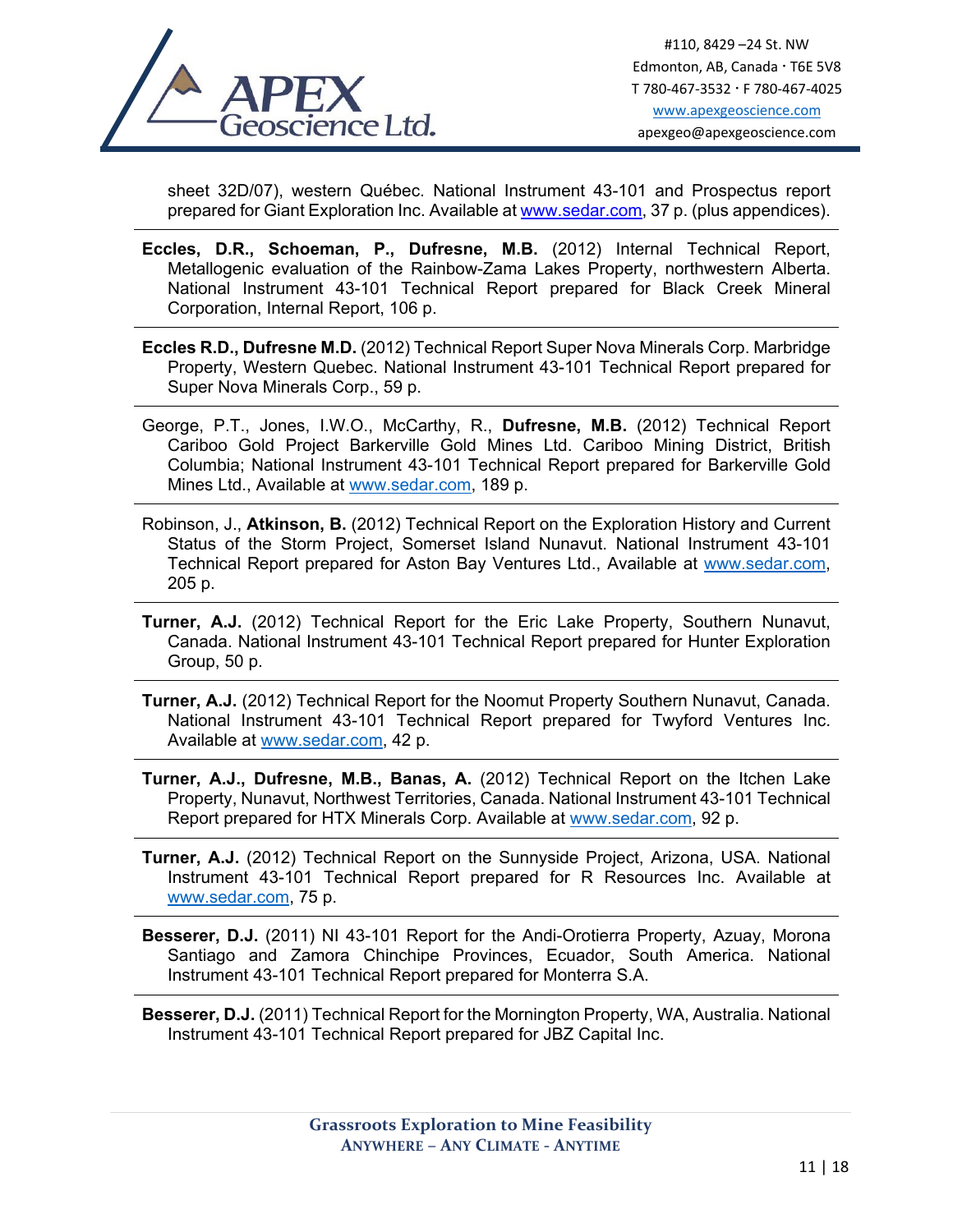

**Besserer, D.J.**, Lomas, S., Shahkar, A. (2011) Technical Report for Sabodala Property, Senegal, West Africa. National Instrument 43-101 Technical Report prepared for Oromin Joint Venture Group., 215 p.

**Dufresne, M.B.** (2011) Technical Report for the Freuchen Bay Property, Melville Peninsula, Nunavut, Canada. National Instrument 43-101 Technical Report prepared for Faraway Public Limited Company.

**Dufresne, M.B.**, Sim, R. (2011) Technical Report on the Angilak Project, Kivalliq Region, Nunavut. National Instrument 43-101 Technical Report prepared for Kivalliq Energy Corp. Available at www.sedar.com, 122 p.

- **Banas, A.** (2010) Technical Report An update for the Churchill Diamond Property, Nunavut, Canada. National Instrument 43-101 Technical Report prepared for Shear Minerals Ltd., 75 p.
- **Besserer, D.J.** (2010) Technical Report for the Bogunay Property, Krasnoyarsk Territory, Russia. National Instrument 43-101 Technical Report prepared for Kola Mining Corporation, 67 p.
- **Besserer, D.J.** (2010) Technical Report for the Deputatsky Property, Republic of Sakha (Yakutia), Russian Federation. National Instrument 43-101 Technical Report prepared for Kola Mining Corp., 104 p.
- **Besserer, D.J.** (2010) Technical Report for the Hemlo North Property, Thunder Bay Mining Division, Ontario, Canada. National Instrument 43-101 Technical Report prepared for Kaminak Gold Corporation, 42 p.
- **Dufresne, M.B.** (2010) Technical Report for the Fraser Bay 1-3 Property, Melville Peninsula, Nunavut, Canada. National Instrument 43-101 Technical Report prepared for Roche Bay PLC, 37 p.
- **Turner, A.J.** (2010) Technical report on 2009 Exploration at the Jumping Josephine Property, South Eastern British Columbia, Canada. National Instrument 43-101 Technical Report prepared for Astral Mining Corp. Available at www.sedar.com, 70 p.

**Besserer, D.J.** (2009) Technical Report for the Black Fox Property, Terrace Bay, Ontario. National Instrument 43-101 Technical Report prepared for Lund Gold, 38 p.

**Besserer, D.J.** (2009) Technical Report for the Mohave Copper-Molybdenum-Silver Porphyry, Mohave County, Arizona, USA. National Instrument 43-101 Technical Report prepared for Bluestone Resources Inc., 65 p.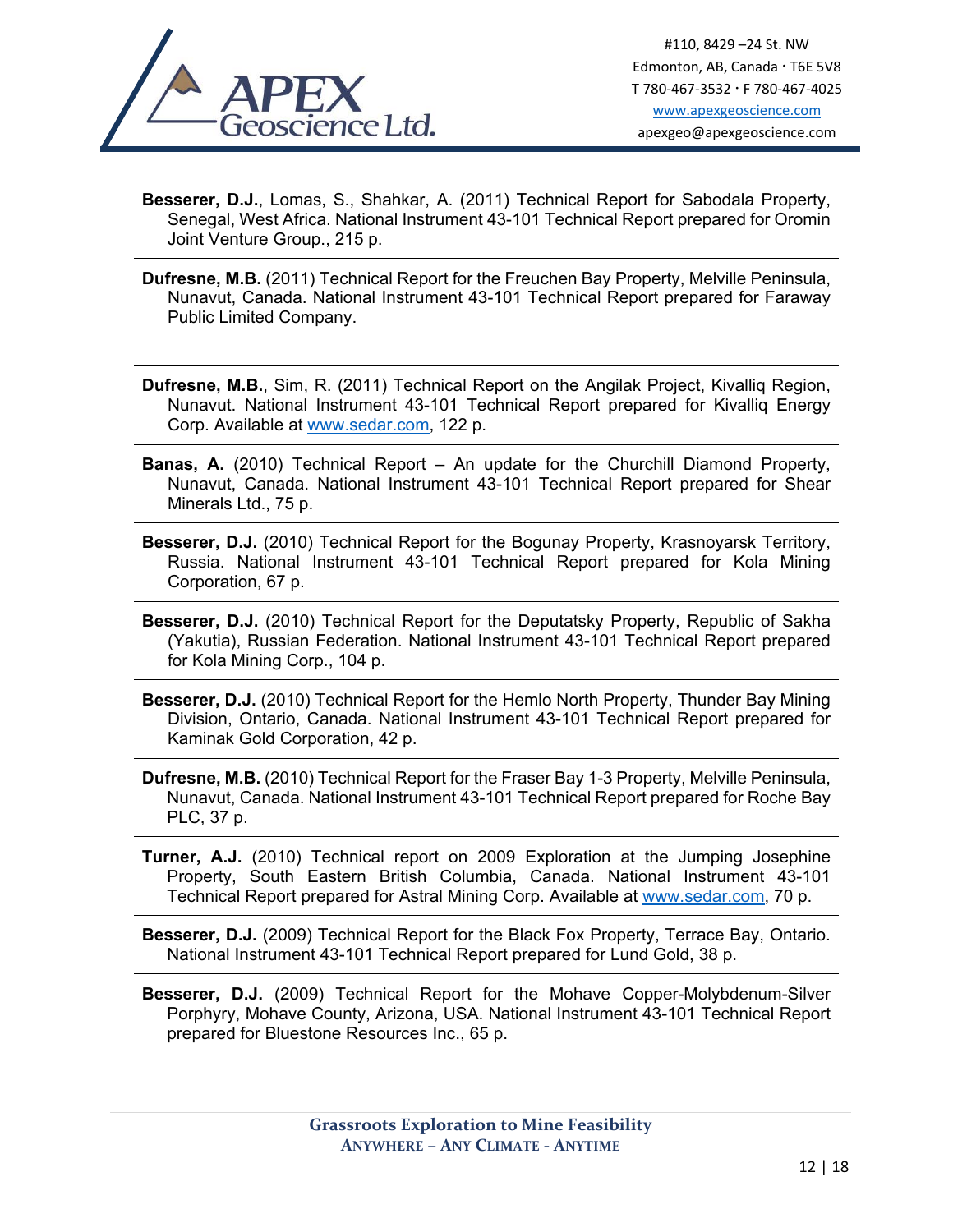

- **Besserer, D.J.**, Lomas, S., Shahkar, A. (2009) Technical Report for Sabodala Property, Senegal, West Africa. National Instrument 43-101 Technical Report prepared for Oromin Explorations Ltd. Available at www.sedar.com, 119 p.
- **Besserer, D.J.** (2009) Technical Report for the Ellesmere Island Coal Project, Nunavut, Canada. National Instrument 43-101 Technical Report prepared for West Star Resources Corp. Available at www.sedar.com, 39 p.
- **Raffle, K., Dufresne, M.B.** (2009) Technical Report on the Precious Metal Potential of the Chu Chua Property, British Columbia, Canada. National Instrument 43-101 Technical Report prepared for Anglo Columbia Mines Inc.
- **Turner, A.J.** (2009) Technical Report on 2008 Exploration at the Jumping Josephine Property, South Eastern British Columbia, Canada. National Instrument 43-101 Technical Report prepared for Astral Mining Corp. Available at www.sedar.com, 69 p.
- **Besserer, D.J.** (2008) Technical Report for Anit Property Rio Negro, Argentina. National Instrument 43-101 Technical Report prepared for Blue Sky Uranium Corp. Available at www.sedar.com, 25 p.
- **Besserer, D.J.** (2008) Technical Report, the BrasAm Diamond Property, Goias, Brazil. National Instrument 43-101 Technical Report prepared for BrasAm Extracao Mineral Ltd.
- **Besserer, D.J.** (2008) Technical Report for the Nambija Property, Ecuador, South America. National Instrument 43-101 Technical Report prepared for Canuc Resources Corp. Available at www.sedar.com, 49 p.
- **Besserer, D.J.** (2008) Technical Report for the Guazapares Property, Chihuahua State, Mexico. National Instrument 43-101 Technical Report prepared for Mexoro Minerals Ltd. Available at www.sedar.com, 30 p.
- **Besserer, D.J.** (2008) Technical Report for the Cieneguita Property, Chihuahua State, Mexico. . National Instrument 43-101 Technical Report prepared for Mexoro Minerals Ltd. Available at www.sedar.com, 47 p.
- **Besserer, D.J.** (2008) Technical Report for the Encino Gordo Property, Chihuahua State, Mexico. . National Instrument 43-101 Technical Report prepared for Mexoro Minerals Ltd. Available at www.sedar.com, 29 p.
- **Besserer, D.J.** (2008) Technical Report for the BrasAm Diamond Property, Goias, Brazil. National Instrument 43-101 Technical Report prepared for Park Place Energy Corp. Available at www.sedar.com, 25 p.
- **Besserer, D.J.** (2008) Technical Report for Nicky Property Rio Negro, Argentina. National Instrument 43-101 Technical Report prepared for Blue Sky Uranium Corp. Available at www.sedar.com, 53 p.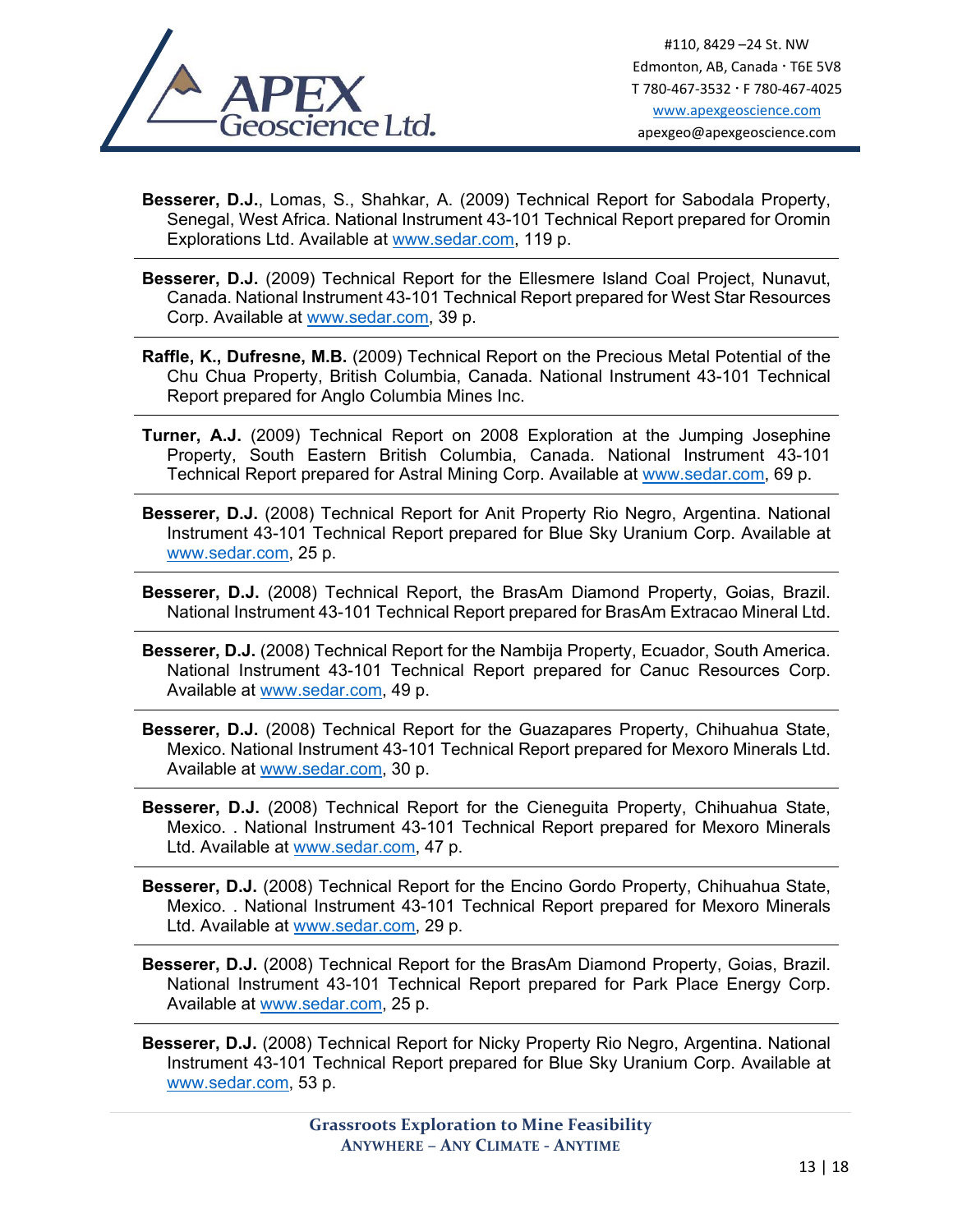

**Besserer, D.J.** (2008) Technical Report for Santa Barbara Property Rio Negro, Argentina. National Instrument 43-101 Technical Report prepared for Blue Sky Uranium Corp. Available at www.sedar.com, 29 p.

- **Besserer, D.J.** (2008) Technical Report on the Precious and Base Metal Potential of the Siwash Creek Property, Similkameen Mining Division, NTS 092H, British Columbia, Canada. National Instrument 43-101 Technical Report prepared for Ravencrest Resources Inc., 63 p.
- **Besserer, D.J.** (2008) Technical Report, the Beregovo and Kvasovo Property, The Berehovo Mining District, Zakarpattia Oblast, Ukraine. National Instrument 43-101 Technical Report prepared for CP Capital Group Ltd., 28 p.
- **Dufresne, M.B.** (2008) Technical Report on the Angilak Project, Kivalliq Region, Nunavut. National Instrument 43-101 Technical Report prepared for Kivalliq Energy Corp. Available on www.sedar.com, 90 p.
- **Dufresne, M.B. (2008)** Technical Report on the Diamond Potential of the Kimberley Exploration Properties, Western Australia. National Instrument 43-101 Technical Report prepared for Longview Capital Partners Inc. and Western Australian Diamonds. Available at www.sedar.com, 90 p.
- **Dufresne, M.B. (2008)** Technical Report on the Diamond/Kimberlite and Uranium Potential of the Coral Rapids Property, Porcupine Mining Division, Ontario, Canada, Zone 17. National Instrument 43-101 Technical Report prepared for Baltic Resources Inc. Available at www.sedar.com, 49 p.
- **Dufresne, M.B. (2008)** Technical Report on the Gold and Base Metal Potential of the Royal Attwood Property, Southern British Columbia. National Instrument 43-101 Technical Report prepared for Great Michael Resources Ltd. Available at www.sedar.com, 42 p.
- **Dufresne, M.B.** (2008) Technical Report on the Yathkyed Uranium Project, Kivalliq Region, Nunavut. National Instrument 43-101 Technical Report prepared for Kaminak Gold Corporation and Kivalliq Energy Corp., 97 p.

**Raffle, K.** (2008) Technical Report on the Metal Potential of the Chu Chua Property, British Columbia, Canada. National Instrument 43-101 Technical Report prepared for Anglo Columbia Mines Inc.

**Turner, A.J.** (2008) Technical Report on 2007 Exploration at the Jumping Josephine Property, South Eastern British Columbia, Canada. National Instrument 43-101 Technical Report prepared for Astral Mining Corp. Available at www.sedar.com, 81 p.

**Besserer, D.J., Atkinson, B.R.** (2007) Technical Report for the Coolgardie Gold Project, Coolgardie District, Western Australia, Volume 1 and 2. National Instrument 43-101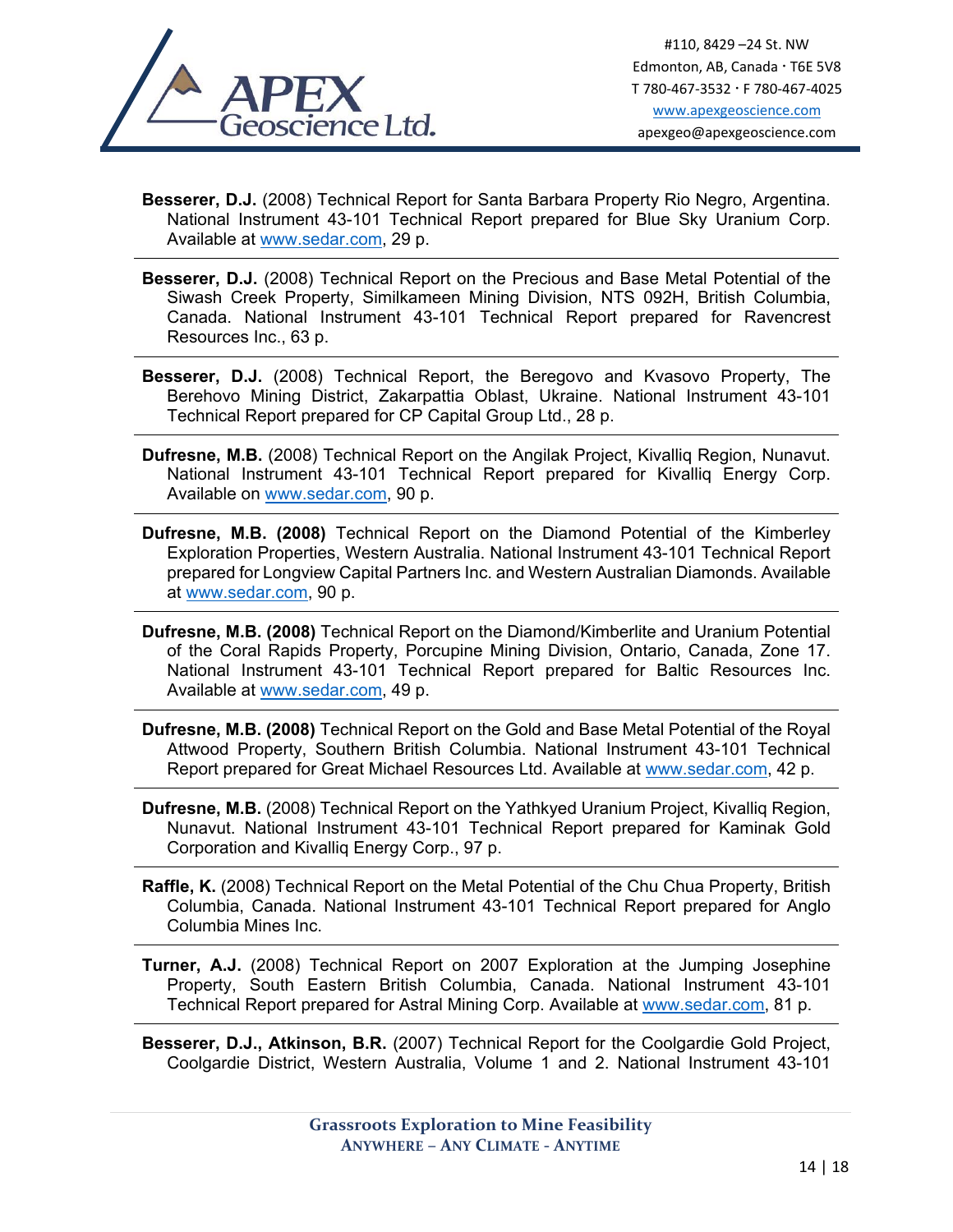

Technical Report prepared for Matador Exploration Inc. Available at www.sedar.com, 539 p.

- **Besserer, D.J**. (2007) Technical Report for the Churchill Diamond Property, Nunavut, Canada. National Instrument 43-101 Technical Report prepared for Shear Minerals Ltd. Available at www.sedar.com, 60 p.
- **Besserer, D.J.** (2007) Technical Report for the Arizona Strip Uranium Prospects Collapse Breccia Pipes-Northern Arizona Colorado Plateau, Coconino and Mohave Countries, Arizona, USA. National Instrument 43-101 Technical Report prepared for 0754545 B.C. Ltd. Available at www.sedar.com, 61 p.
- **Besserer, D.J.** (2007) Technical Report for the Cedar Creek Property, Likely, British Columbia. National Instrument 43-101 Technical Report prepared for Cedar Mountain Exploration Inc. Available at www.sedar.com, 205 p.
- **Besserer, D.J.** (2007) Technical Report (Amended and Restated) Arizona Strip Uranium Prospects Collapse Breccia Pipes. National Instrument 43-101 Technical Report prepared for Takara Resources Inc. and 0754545 B.C. Ltd. Available at www.sedar.com, 65 p.
- **Besserer, D.J.** (2007) Technical Report for the Terrace Property, Usk, British Columbia. National Instrument 43-101 Technical Report prepared for Argonaut Resources Inc., 36 p.
- **Besserer, D.J.** (2007) Technical Report for the Cornation Gulf Properties, Nunavut. National Instrument 43-101 Technical Report prepared for Vaaldiam Resources Ltd. Available at www.sedar.com, 36 p.
- **Besserer, D.J.** (2007) Technical Report on the Precious and Base Metal Potential of the Siwash Creek Property, Similkameen Mining Division, NTS 092H, British Columbia, Canada. National Instrument 43-101 Technical Report prepared for Ravencrest Resources Inc., 62 p.
- **Dufresne, M.B.**, Carey, H. (2007) Evaluation on the Diamond Potential of Grizzly Diamonds Ltd.'s Buffalo Head Hills Properties, Northern Alberta. National Instrument 43-101 Technical Report prepared for Grizzly Diamonds Ltd., 67 p.
- **Dufresne, M.B.** (2007) Summary of the Diamond and Gold Potential of the Swan Hills Property, North-Central Alberta. National Instrument 43-101 Technical Report prepared for Headwater Minerals Exploration and Development Inc., 56 p.
- **Dufresne, M.B.** (2007) Technical Report on the Gold and Base Metal Potential of the Sy Property, Nunavut, Canada. National Instrument 43-101 Technical Report prepared for Corsa Capital Ltd. Available at www.sedar.com, 70 p.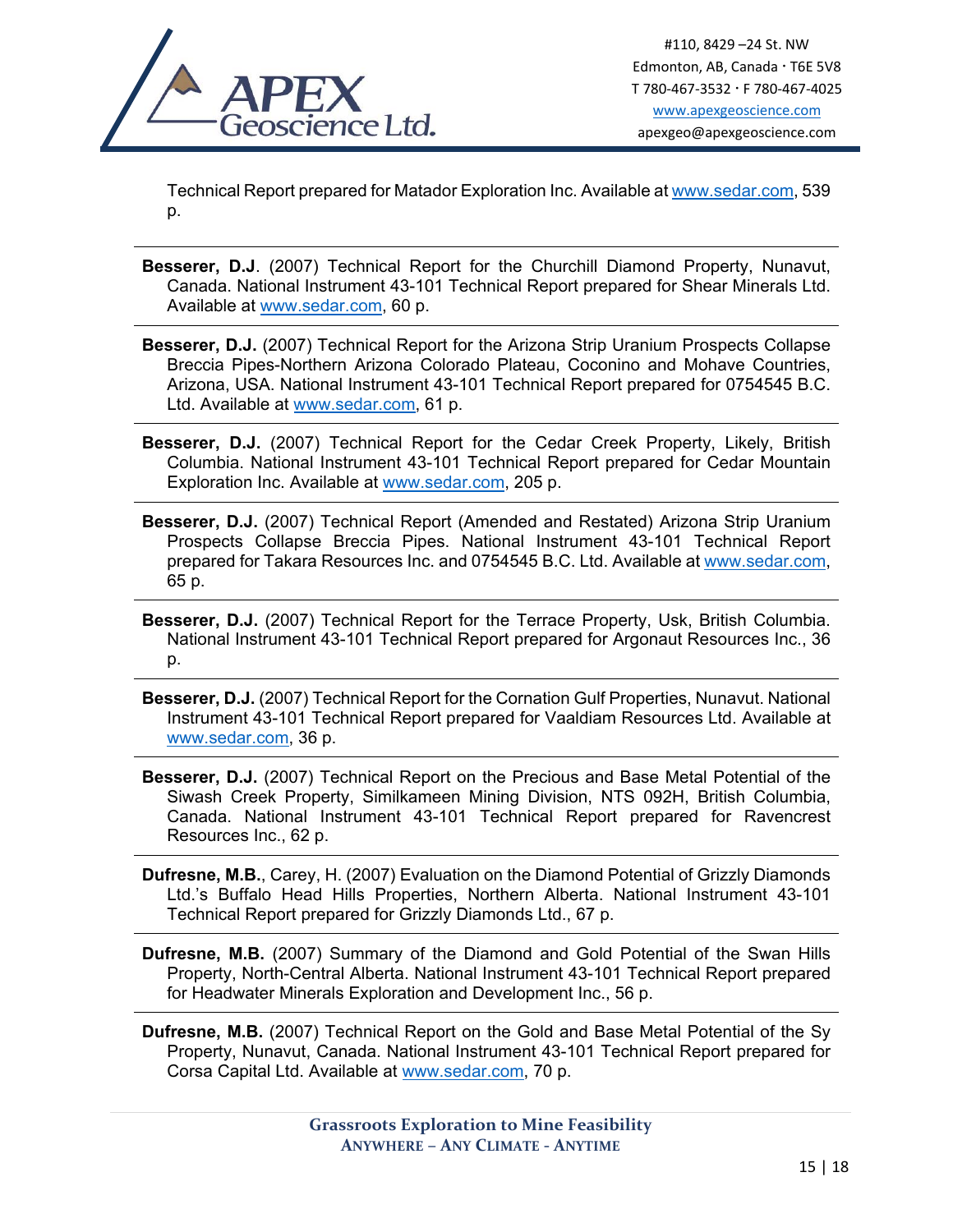

- **L'Heureux, R.B.** (2007) Technical Report on the Gold and Diamond Potential of the Needle Lake Property, Western Nunavut, Canada. National Instrument 43-101 Technical Report prepared for Kaminak Gold Corp. Available at www.sedar.com, 39 p.
- **L'Heureux, R.B.** (2007) Technical Assessment Report on the Base and Precious Metal Potential of the New Moon Property, Northwestern British Columbia, Canada. National Instrument 43-101 Technical Report prepared for Anglo Columbia Mines Inc.
- **Turner, A.J.** (2007) Technical Report on the Uranium Potential of the Karin Lake Property, North Central Saskatchewan, Canada. National Instrument 43-101 Technical Report prepared for Blue Sky Uranium Corp. Available at www.sedar.com, 69 p.
- **Dufresne, M.B.** (2006) Evaluation on the Diamond Potential of Grizzly Diamonds Ltd.'s Buffalo Head Hills Properties, Northern Alberta. National Instrument 43-101 Technical Report prepared for Grizzly Diamonds Ltd., 63 p.
- **Besserer, D.J.** (2006) Technical Report for the Mihuatlan Property, Mexico State, Mexico. National Instrument 43-101 Technical Report prepared for Oro Silver Resources Ltd., 33 p.
- **Besserer, D.J.** (2006) Technical Report for the Ixtapan Del Oro Property, Mexico State, Mexico. National Instrument 43-101 Technical Report prepared for Rockgate Capital Corp. Available at www.sedar.com, 34 p.
- **Besserer, D.J., Kupsch, B.G.** (2006) Technical Report for the Tule Canyon Property, Esmeralda County, Nevada, United States. National Instrument 43-101 Technical Report prepared for Waymar Resources Ltd. Available at www.sedar.com, 28 p.
- **Besserer, D.J., Kupsch, B.G**. (2006) Technical Report for the Churchill Diamond Property, Nunavut, Canada. National Instrument 43-101 Technical Report prepared for Stornoway Diamond Corp. Available at www.sedar.com, 44 p.
- **Besserer, D.J.** (2006) Technical Report for the Carneirinho Property, Tapajos District, Brazil. National Instrument 43-101 Technical Report prepared for Lund Gold Ltd. & Oromin Exploration Ltd. Available at www.sedar.com, 19 p.
- **Besserer, D.J., Gunson, T.D.** (2006) Technical Report for the Cedar Creek Gold Property, Likely, B.C. National Instrument 43-101 Technical Report prepared for The Cedar Mountain Exploration Inc. Available at www.sedar.com, 48 p.
- **Dufresne, M.B.** (2006) Evaluation on the Diamond Potential of Grizzly Diamonds Ltd.'s Buffalo Head Hills Properties, Northern Alberta. National Instrument 43-101 Technical Report prepared for Grizzly Diamonds Ltd., 63 p.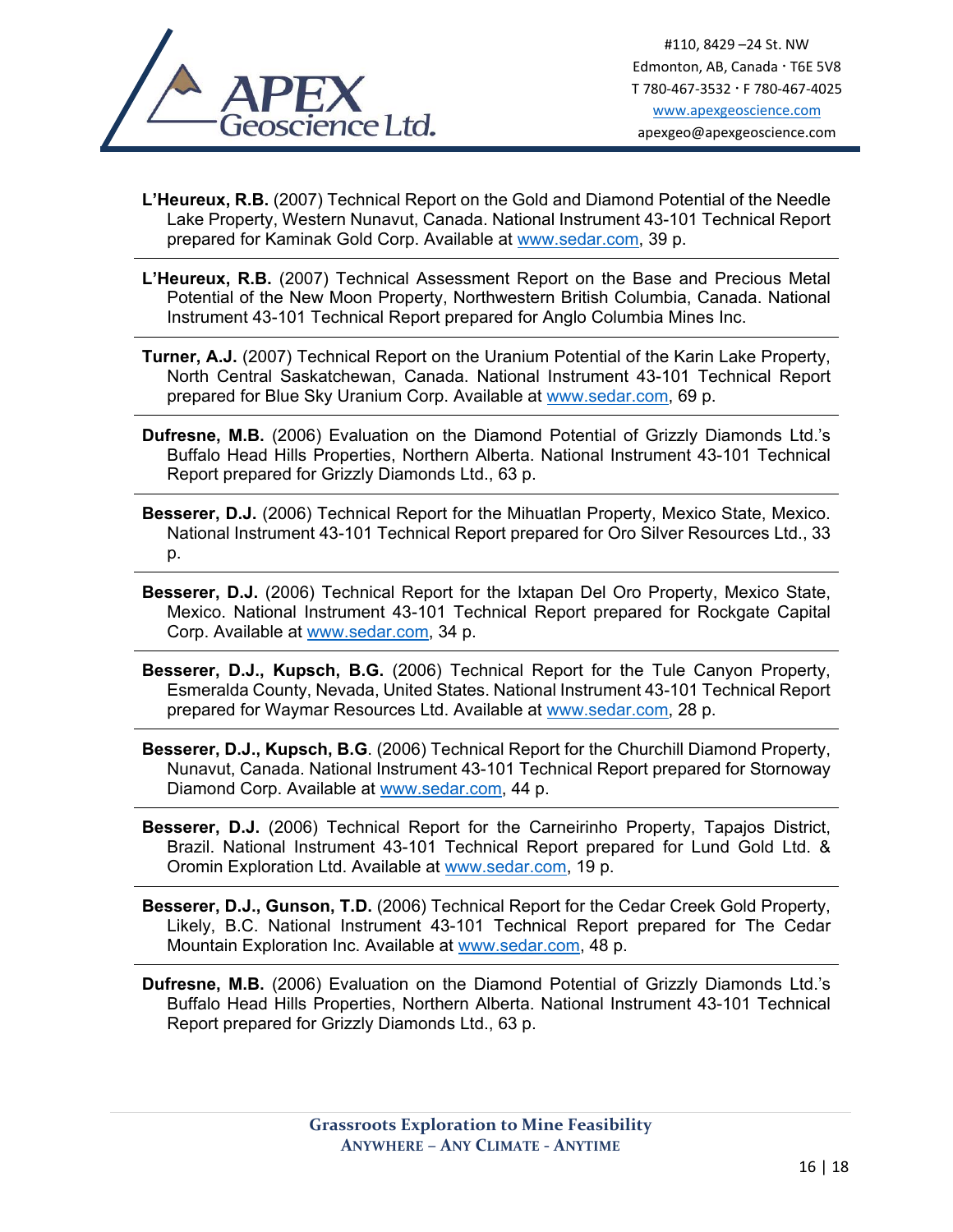

**Armstrong, J.P.**, **Kupsch, B.G.** (2005) Technical Report for Mineral Claims S-107411, S-107412, S-107621, and S-107623 Turner Lake Property Waterfound River Area, Saskatchewan Canada. National Instrument 43-101 Technical Report prepared for Purepoint Uranium Corp., 44 p.

- **Besserer, D.J.**, **Armstrong, J.P.** (2005) Technical Report on the Precious and Base Metal Potential of the Siwash Creek Property, Simikameen Mining Division, NTS 092H, British Columbia, Canada. National Instrument 43-101 Technical Report prepared for International Tower Hill Mines Ltd., 47 p.
- **Besserer, D.J.**, **Maynes, A.** (2005) Technical Report for the Churchill Gold Property, Rankin Inlet Area, Nunavut, Canada. National Instrument 43-101 Technical Report prepared for Shear Minerals Ltd.
- **Besserer, D.J.** (2005) Technical Report, the Bulakashu Property, The Bulakashu Mining District, Chui Oblast Kyrgyzstan. National Instrument 43-101 Technical Report prepared for Baradero Resources Ltd. and Centrasia Mining Corp.
- Besserer, D.J. (2004) Technical Report for the Aviat Properties, Melville Peninsula, Nunavut, Canada. National Instrument 43-101 Technical Report prepared for Stornoway Diamond Corp. Available at www.sedar.com, 44 p.
- Besserer, D.J. (2004) Technical Report for the Ixtapan Del Oro Property, Mexico State, Mexico. National Instrument 43-101 Technical Report prepared for Oro Gold Resources Ltd. Available at www.sedar.com, 57 p.
- Besserer, D.J. (2004) Technical Report for the Churchill Diamond Property, Nunavut, Canada. National Instrument 43-101 Technical Report prepared for Shear Minerals Ltd. Available at www.sedar.com, 35 p.
- **Dufresne, M.B.**,, **Kupsch, B.G.** (2004) Evaluation on the Diamond Potential of Grizzly Diamonds Ltd.'s Buffalo Head Hills Properties, Northern Alberta. National Instrument 43- 101 Technical Report prepared for Grizzly Diamonds Ltd., 237 p.
- Dufresne, M.B., Armstrong, J.P. (2004) Technical Report for the Diamond Potential of the Borden Peninsula Permits, Pelly Permits, CBR Permits, Chantrey Permits and CBR Claims, Kivalliq Region and Baffin Island, Nunavut. National Instrument 43-101 Technical Report prepared for Indicator Minerals Inc. Available at www.sedar.com, 49 p.
- Dufresne, M.B. (2004) Technical Report on 2003 Diamond Exploration, Naajat Property, Western Greenland. National Instrument 43-101 Technical Report prepared for Hudson Resources Ltd. Available at www.sedar.com, 118 p.

**Dufresne, M.B.**, **Kupsch, B.G.** (2004) Technical Report on the Evaluation of the Diamond Potential of Mantle Minerals Inc.'s Afridi Lake Property, Northwest Territories. National Instrument 43-101 Technical Report prepared for Mantle Minerals Inc.